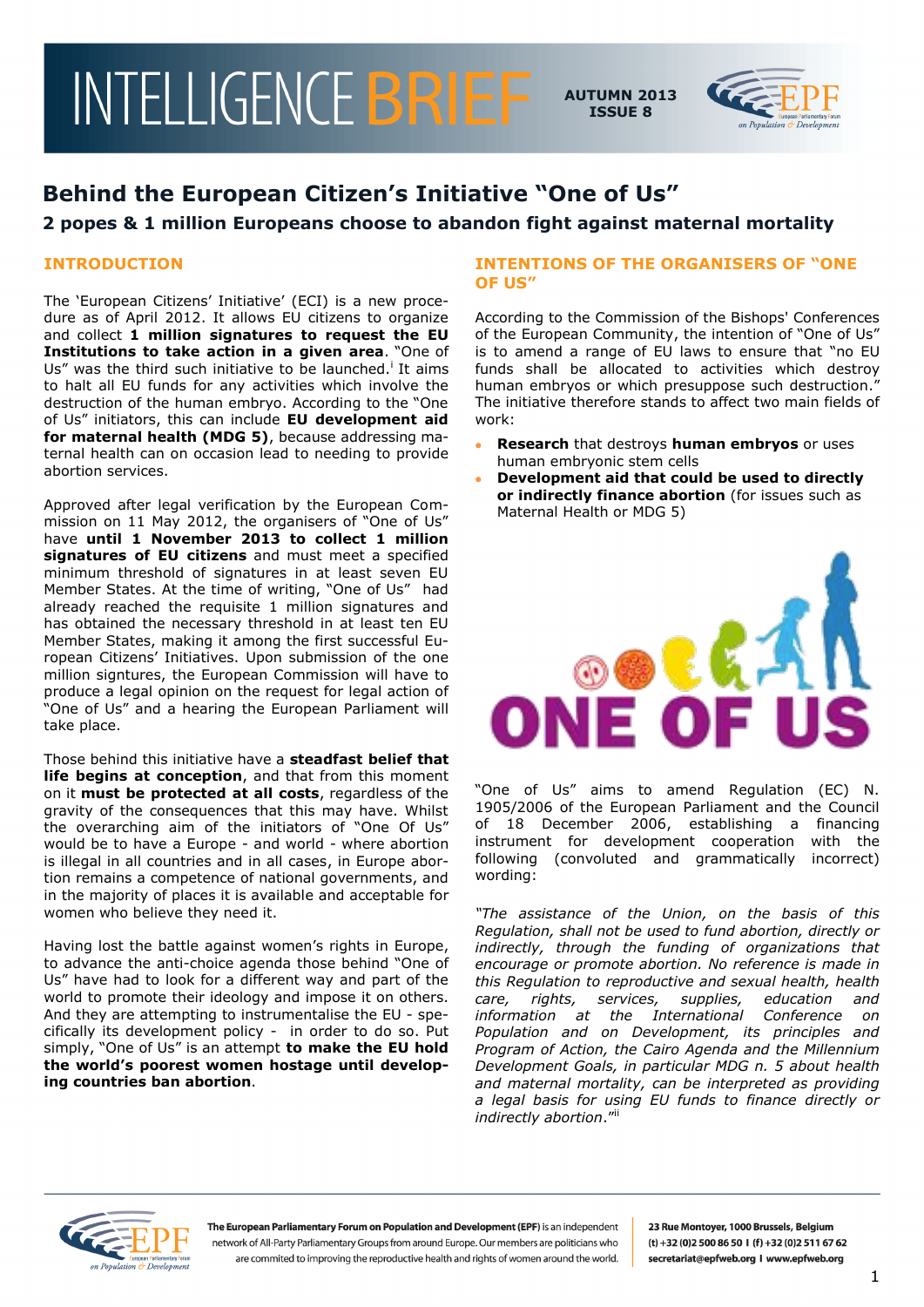

In political terms if it achieves its goal this initiative could **limit the EU's ability to engage in international commitments related to maternal**  health such as the 2010 UN Secretary General's Plan on Maternal and Child Health "Every Woman, Every Child" as well as the 2010 G8 Muskoka Commitments on Maternal and Child health funding, not to mention the international consensus on international development enshrined in the Millennium Declaration and the Millennium Development Goals, which has one of its eight goals exclusively dedicated to maternal health.

On the ground, if successful this iniative would cut the approximately 120 million USD<sup>iii</sup> in EU development aid that is currently spent each year to protect maternal and reproductive health and **lead to the untold suffering of thousands of women** who are denied basic reproductive healthcare services. For the hospitals and clinics in the developing world that provide abortion safely (in countries where it is legal) also commonly provide women with the full range of other essential reproductive health services and supplies. These are services that the initiators of "One of Us" want to deny all women in the developing world, the lack of which currently leads to the **deaths of approximately 800**  women every day.<sup>iv</sup>

It is also clear that by stopping EU development assistance to healthcare providers in the developing world who provide abortions, the authors of "One of Us" want to **impose their ideology upon health systems and policies in countries thousands of kilometres away** from them. It is their goal to force the developing world"s hospitals to refuse abortions of any kind to all women, regardless of how desperate for care they are. And the strings that they want to attach to European development assistance would not only advance their own agenda, but also impose restrictions on abortion providers that are far stricter than those found in any European country.

#### **LEGAL REASONING BEHIND "ONE OF US"**

The "One of Us" initiators, who include several qualified attorneys, have misled their supporters through unsound legal reasoning and an **incorrect reading of the EU Treaties**. As the legal basis for the initiative, they cite the 2011 European Court of Justice case of "Brüstle V Greenpeace," where the Court declared that scientific findings emanating from procedures which involved the destruction of the human embryo could not be patented, as support for their absolutist position against abortion

under any circumstance. However, in making this judgment, the Attorney General in its final remarks explicitly mentioned that "the definition of the human embryo in the framework of the patent right is not comparable with the definition of the human embryo in other areas, explicitly with regard to the termination of pregnancy that needs to take into account the individual"s situation of conflict." <sup>v</sup> Selective and out-of context citations of legal judgments are at best amateurish and at worse deliberately misleading.

The "One of Us" initiators also maintain that because the European Union lacks an explicit competence in the area of abortion, it cannot fund abortion-related services through its development aid. This too represents a simplistic and incorrect reading of the EU Treaties. EU funding on maternal health is based on the EU"s competence in international development cooperation, which is outlined in **Article 208 of the Lisbon Treaty**, where it says: "the Member States shall comply with the commitments and take account of the objectives they have approved in the context of the United Nations and other competent international organizations," namely the Millennium Development Goals.<sup>vi</sup>

Furthermore in 2005 in the "European Consensus on Development" the Presidents of the Commission, Parliament and the Council defined the framework of common principles within which the EU and its Member States will implement their development policies. In this document they state that "the **EU is seeking to meet the Millennium Development Goals**, to which all the UN member states subscribe."<sup>vii</sup> And more recently the EU Council Conclusions on the Overarching Post 2015 Agenda stated that "We remain committed to the promotion, protection and fulfilment of all human rights and to the full and effective implementation of the **Beijing Platform for Action** and the **Programme of Action of the International Conference on Population and Development** and the outcomes of their review conferences and in this context sexual and reproductive health and rights."Vill

These clear references to the International Conference on Population and Development (ICPD) and the MDGs bear witness to the **legal and political support that exists at the EU level for programmes, policies and funding for maternal health, including where maternal health services include abortion**. The absence of a specific EU competence on sexual and reproductive health and rights (which could include abortion) therefore is not an impediment to supporting maternal health in developing countries. Likewise if the



The European Parliamentary Forum on Population and Development (EPF) is an independent network of All-Party Parliamentary Groups from around Europe. Our members are politicians who are commited to improving the reproductive health and rights of women around the world.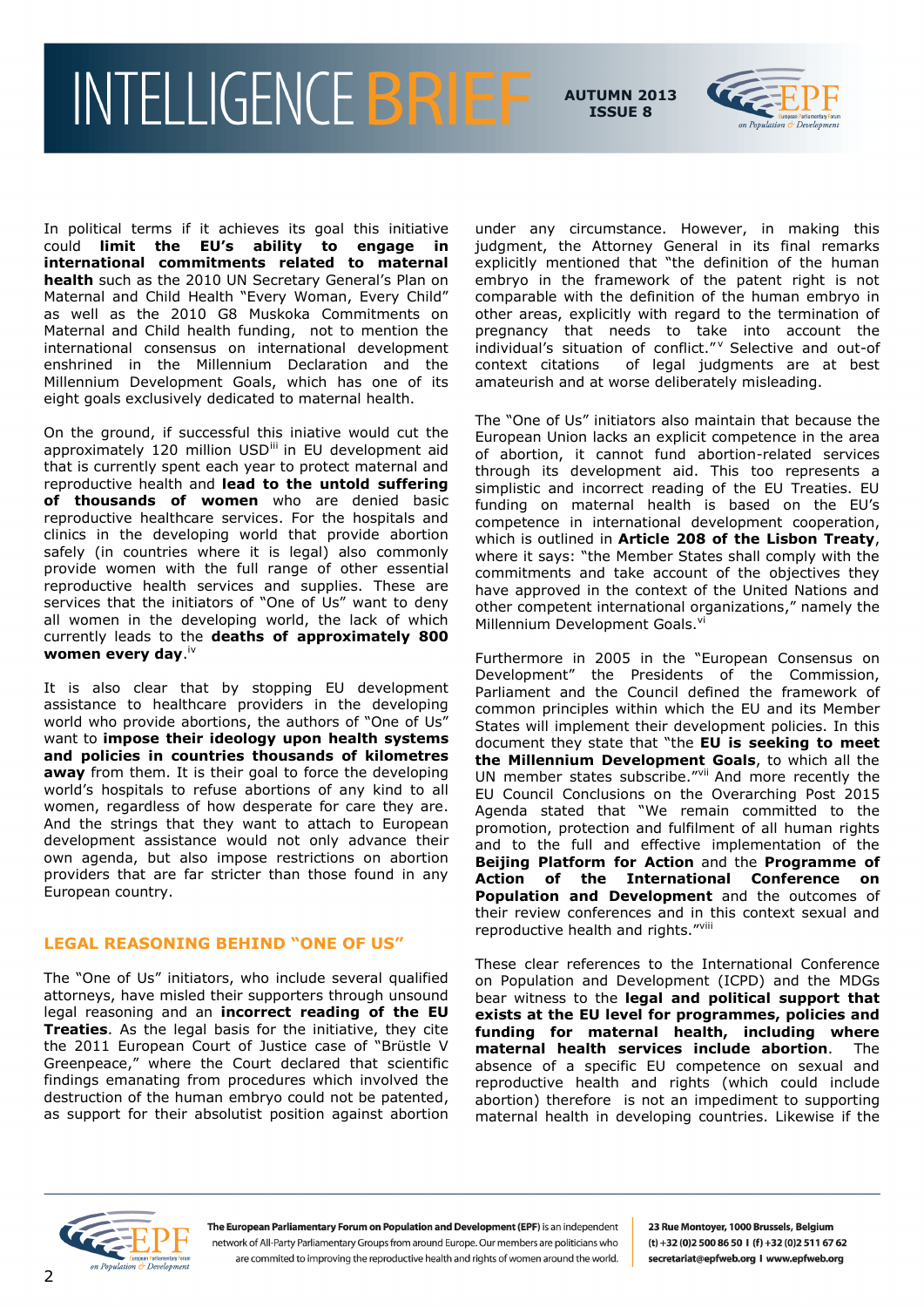

EU had a specific competence in sexual and reproductive health and rights (which could include abortion) this would allow the EU Institutions to legislate on these matters within the European Union, but this would not automatically have an impact on EU development aid priorities or funding.

Moreover by introducing an ECI related to abortion and having it deemed receivable by the European Commission, the Initiative unwittingly undermines its own argument that the EU does not have the competence to fund abortion-related activities in developing countries. As a Citizens' Initiative can only been deemed receivable if it falls within the competences of the European Union, the **acceptance of this ECI further clarifies that funding abortion in developing countries does indeed fall within the EU's competences**. While "One of Us" argues that the EU shouldn"t fund abortion in developing countries, the very legal existence of "One of Us" is proof that the EU can fund abortion in developing countries.

### **"ONE OF US:" A RELIGIOUS OR CITIZENS' INITIATIVE?**

One of the ambassadors for the "One of Us" campaign states that it is "not a catholic campaign, but an initiative of civilization, based on reason and the founding principle of democracy, the equality of every man."<sup>ix</sup> However, closer scrutiny of the initiators and supporters of the "One of Us" campaign reveals them to be **nearly exclusively religious organisations** acting on the basis of personal religious ideology to influence public policies governing the general public (or in this case, women in developing countries) regardless of whether those affected by the policies share the same religious beliefs.

For example, "One of Us" is the brainchild of an Italian MEP, Carlo Casini. MEP Casini is also an Honourary Member of the Vatican's Pontifical Academy for Life<sup>x</sup> and the founder and President of the Italian Movement for Life (Movimento per la Vita), essentially the Italian antiabortion movement. MEP Casini is a high ranking and respected member of the European People's Party (EPP) in the European Parliament, having been elected for the centrist UDC (Union of Christian and Centre Democrats) party in Italy. While centrist on many issues, on social and ethical issues, the UDC holds a **hardline and uncompromising view** which often place them at odds with EU values, as best exemplified by the European Parliament"s rejection of UDC co-founder Rocco Buttiglione for the position of EU Commissioner in 2004 for his views on social issues.

The "One of Us" signature collection campaign was **launched in the Vatican City** on 20 May 2012, where the Pontifical Council for the Laity states: "Within this wide context, the Italian Pro-Life Movement have organised an event in the Paul VI Hall in Vatican City. Groups involved include the Neocatechumenal Way, Communion and Liberation, the Focolare Movement, Catholic Action, the Forum of Family Associations, the Pope John XXIII Community and the Renewal in the Holy Spirit. The event is called "One of us" and will take place on 20 May in the morning from 9:00 a.m. until  $1:30$  p.m." $x$ i

The multitude of anti-choice organisations at the national level across the EU that are engaged in signature collection also all have religious connections. **In many cases, the national "One of Us" partners are the local anti-abortion movements.** In several countries, local Bishops lent a helping hand.<sup>xii</sup> José Ramos-Ascensão, the Legal advisor for Health, Research & Bioethics of the Commission of the Bishops' Conferences of the European Community (COMECE) stated "Pro-life NGOs and Catholic organizations will naturally play a key role for the success of "One of Us." **Clear moral support from the Bishops'** Conferences around Europe is also expected."Xiii

However, the movement has also spread beyond the Catholic world to reach **other religious communities** such as in Romania. Here the Holy Synod of the Romanian Patriarchate expressed its full support behind the initiative in July 2013. And it "recommends all of the dioceses under its jurisdiction, as well as all organizations functioning with the blessing of the Romanian Orthodox Church, to support and make known this initiative, in order for as many as possible signatures to be raised."Xiv

In politics, while individual politicians from several political backgrounds have expressed their support for "One of Us," the **only European level political family** to do so is the youth network of the small and minoritarian political party called **European Christian Political Movement** (ECPM).<sup>xv</sup> ECPM is composed of small political parties with a mainly Traditionalist Protestant leaning, as opposed to mainstream Protestant creeds. Member political parties affiliated with ECPM include such actors as the Swiss party the Federal Democratic Union EDU-UDF, which supported the referendum to ban minarets in 2009, and a Dutch political party, the SGP (Staatskundige Gereformeerde Partij), which does not believe women should vote.<sup>xvi</sup>



The European Parliamentary Forum on Population and Development (EPF) is an independent network of All-Party Parliamentary Groups from around Europe. Our members are politicians who are commited to improving the reproductive health and rights of women around the world.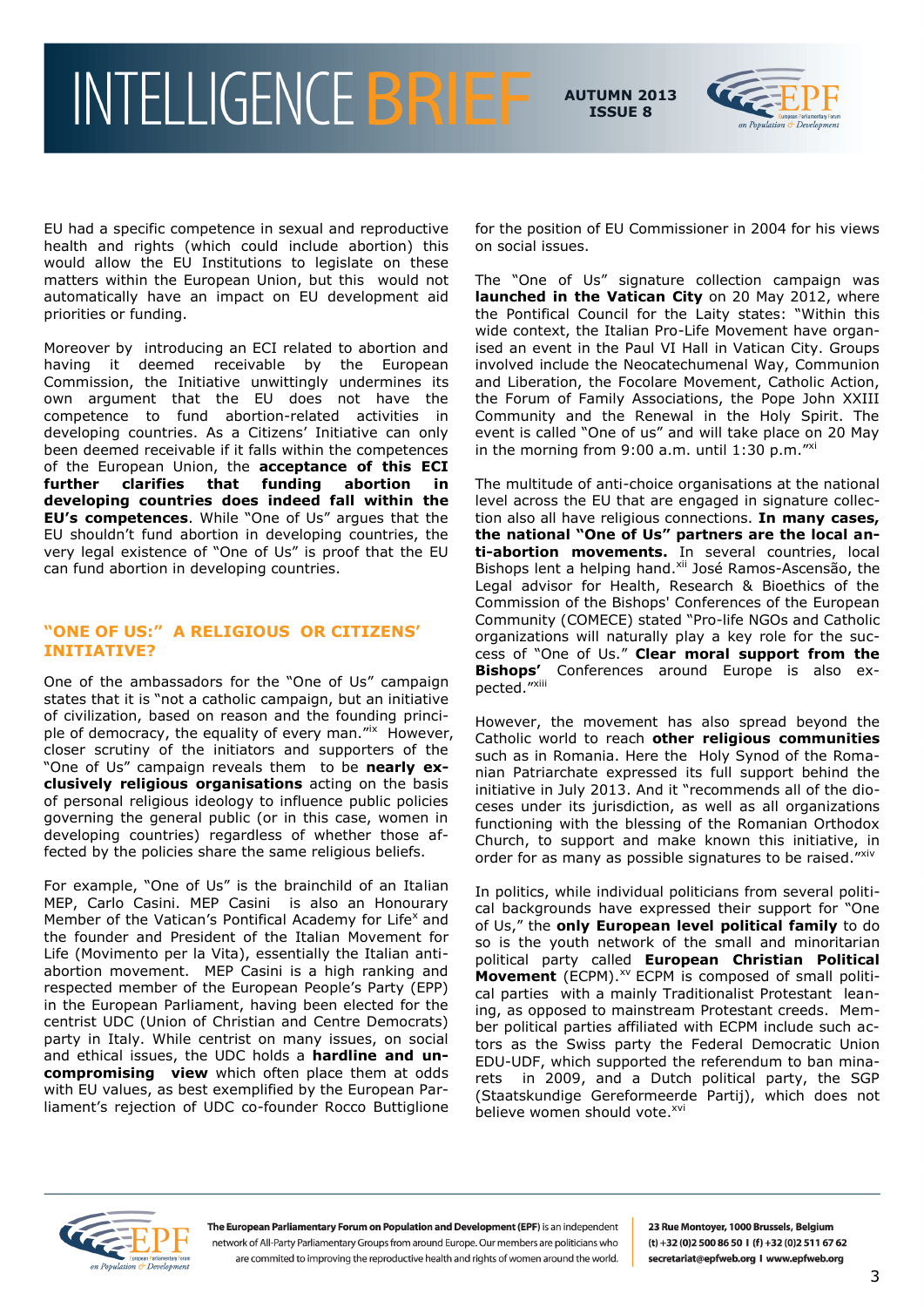

#### **FOREIGN INFLUENCE IN THE EUROPEAN CITIZEN'S INITIATIVE**

Far from being the result of civil society in the European Union working on behalf of EU citizens (as the ECI was intended to be), "One of Us" has depended on **two high level and well-resourced non-EU sources** of influence to reach their goals: the foreign government of the city-state of the Holy See and the US Christian Right.

#### **The Holy See's Influence**

The Holy See, a foreign government which maintains diplomatic relations with the EU, was directly involved at several levels in "One of Us." To begin with at the highest level, the Heads of State of the Holy See, both **Pope Benedict XVI and Pope Francis, have spoken in favour of "One of Us"** and urged their faithful to support and sign the initiative.<sup>xviii</sup>

At an intermediate level, Catholic Bishops in various European countries did likewise and **churches** were often the setting for **signature collections**. The secretariat of "One of Us" is based at 205 Chaussée de Wavre in Brussels, just behind the European Parliament. This is in the Catholic Church of the Fathers of the Holy Sacrement (Eglise des Pères du Saint-Sacrement).



Eglise des Pères du Saint-Sacrement 205 Chaussée de Wavre, 1050 Brussels

#### **US Christian Extremism coming to Europe:**

The legal focal point for "One of Us" is Grégor Puppinck, Director General of the European Centre for Law and Justice (ECLJ). <sup>xix</sup> ECLJ was founded by US extremist Christian televangelist, the Reverend Pat Robertson in 1998 in Strasbourg, France as a European off-shoot of the American Centre for Law and Justice (ACLJ). Robertson is noteworthy for his **extremist stance on women's rights.** In a 1992 fundraising letter he stated: "The feminist agenda is not about equal rights for women. It is about a socialist, anti-family political movement that encourages women to leave their husbands, kill their children, practice witchcraft, destroy capitalism and become lesbians." xx Among other founders and board members of ECLJ are the founders of the ACLJ, Jay Sekulow and Roger Kiska of American Christian–right organisation "Alliance Defending Freedom."

Recently, Grégor Puppinck has been part of the **leadership in the French anti-gay marriage demonstrations** "La Manif Pour Tous" (LMPT), displaying a particular affinity with the more extremist components of the LMPT who styled themselves as "Le Printemps Français" (the French Spring). The African arm of the ACLJ, the East Africa Centre for Law and Justice (EACLJ), has supported anti-abortion and homophobic initiatives in several African countries in recent years, which the European Union has formally opposed.xxi

### **CONCLUSIONS**

The "One of Us" initiative has been motivated by a realization amongst antichoice forces in Brussels that they have **lost the battle against science, women's health and their right** to choose about abortion in Europe. As a consequence its organisers have sought a more insidious route to advance their anti-choice cause, by identifying a **new battleground in the lives of the world's poorest, most vulnerable and most voiceless women**. The women whose wellbeing is the target of the most off-track Millennium Development Goal on Maternal Health, who are most likely to die at childbirth or suffer the horrendous and debilitating consequences of it. They are precisely those who one would expect to be the first priority of charitable European initiatives.

The authors of "One of Us" have obtained the signatures of **1 million Europeans who appear to support their cause**. But the communications efforts on "One of Us" have been misleading to their own supporters. In portaying "One of Us" as an initiative to ban human cloning, forced or coercive abortions and gendercide

*"I greet the Movement for Life and wish every success to the initiative called "One of Us"." Pope Benedict XVI, 3 February 2013xvii* 

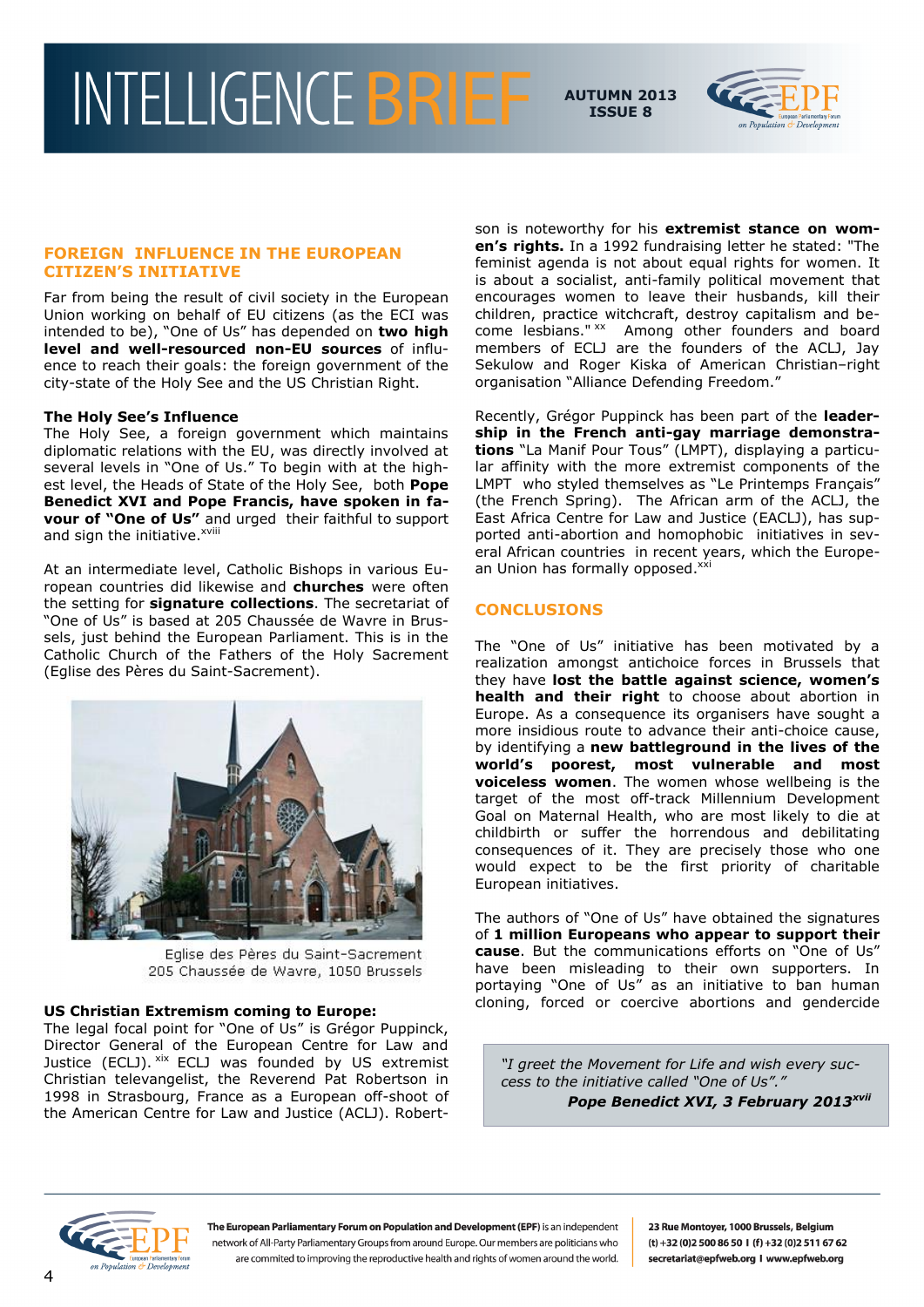

among others, "One of Us" supporters were unaware of the initiative's real context and intention:

- **Approximately 800 women die every day at childbirth**, and the vast majority of their deaths could have been prevented with access to maternal and sexual and reproductive health care services.
- **"One of Us" is a direct attempt to stop the EU funding** projects aiming to solve this problem.
- **"One of Us" attempts to undermine the Millennium Declaration**, the global agreement that has done by far the most to end global poverty. And its focus is the part where there is still the most to do.
- "One of Us" is trying to compel developing countries to **change the complex way their health systems are structured and run.**

"One of Us" is a demonstration of the rising **potential that a small clique of fundamentalist individuals and organizations can have to gain substantive support for their issues in Europe**. They have done this by leveraging the organizing force of religious hierarchies, thus highjacking well-intentioned religious sentiment, as well as turning to extremist, foreignbacked organisations for assistance. The forces supporting this agenda are becoming increasingly professionalized and vocal, and the EU"s decision-makers must be vigilant.

### **FURTHER READING**

To find out more about this issue, please consult:

- The European Citizens' Initiative Official Register: [http://ec.europa.eu/citizens](http://ec.europa.eu/citizens-initiative/public/initiatives/ongoing)[initiative/public/initiatives/ongoing](http://ec.europa.eu/citizens-initiative/public/initiatives/ongoing)
- . "One of Us" campaign overall website: [http://www.oneofus.eu](http://www.oneofus.eu/)

National "One of Us" websites:

- "Un de nous" campaign, France: <http://www.undenous.fr/>
- "Einer von Uns" campaign, Germany: <http://www.1-von-uns.de/>
- "Uno di Noi" campaign, Italy: [http://www.mpv.org/uno\\_di\\_noi/](http://www.mpv.org/uno_di_noi/)
- "De menselijke waardigheid" campaign, Netherlands: <http://www.demenselijkewaardigheid.nl/>
- "Uno de nosotros" campaign, Spain: [http://www.unodenosotros.eu](http://www.unodenosotros.eu/)

#### **SOURCES**

<u>.</u> <sup>i</sup> The European Citizens' Initiative Official Register [http://ec.europa.eu/citizens](http://ec.europa.eu/citizens-initiative/public/initiatives/ongoing)[initiative/public/initiatives/ongoing](http://ec.europa.eu/citizens-initiative/public/initiatives/ongoing) Sourced on 12/09/2013 ii LEGISLATIVE PROPOSAL "ONE OF US" § 5 [http://ec.europa.eu/citizens](http://ec.europa.eu/citizens-initiative/public/initiatives/ongoing/details/2012/000005)[initiative/public/initiatives/ongoing/details/2012/000005](http://ec.europa.eu/citizens-initiative/public/initiatives/ongoing/details/2012/000005) Euromapping 2012 [http://www.epfweb.org/epf](http://www.epfweb.org/epf-publications/9/Euromapping/)[publications/9/Euromapping/](http://www.epfweb.org/epf-publications/9/Euromapping/) Sourced on 12/09/2013 World Health Organisation Maternal Mortality Factsheet <http://www.who.int/mediacentre/factsheets/fs348/en/> Sourced on 12/09/2013 v FIP 6/2012 – Molnár-Gábor – Brüstle gegen Greenpeace, Silja Vöneky http://www.jura.unifreiburg.de/institute/ioeffr2/onlinepapers/fip6.2012.bruestle.gg.greenpeace.pdf Article 208 of Lisbon Treaty : [http://www.lisbon](http://www.lisbon-treaty.org/wcm/the-lisbon-treaty/treaty-on-the-functioning-of-the-european-union-and-comments/part-5-external-action-by-the-union/title-3-cooperation-with-third-countries-and-humantarian-aid/chapter-1-development-cooperation/496-article-208.html)[treaty.org/wcm/the-lisbon-treaty/treaty-on-the](http://www.lisbon-treaty.org/wcm/the-lisbon-treaty/treaty-on-the-functioning-of-the-european-union-and-comments/part-5-external-action-by-the-union/title-3-cooperation-with-third-countries-and-humantarian-aid/chapter-1-development-cooperation/496-article-208.html)[functioning-of-the-european-union-and-comments/part-](http://www.lisbon-treaty.org/wcm/the-lisbon-treaty/treaty-on-the-functioning-of-the-european-union-and-comments/part-5-external-action-by-the-union/title-3-cooperation-with-third-countries-and-humantarian-aid/chapter-1-development-cooperation/496-article-208.html)[5-external-action-by-the-union/title-3-cooperation-with](http://www.lisbon-treaty.org/wcm/the-lisbon-treaty/treaty-on-the-functioning-of-the-european-union-and-comments/part-5-external-action-by-the-union/title-3-cooperation-with-third-countries-and-humantarian-aid/chapter-1-development-cooperation/496-article-208.html)[third-countries-and-humantarian-aid/chapter-1](http://www.lisbon-treaty.org/wcm/the-lisbon-treaty/treaty-on-the-functioning-of-the-european-union-and-comments/part-5-external-action-by-the-union/title-3-cooperation-with-third-countries-and-humantarian-aid/chapter-1-development-cooperation/496-article-208.html) [development-cooperation/496-article-208.html](http://www.lisbon-treaty.org/wcm/the-lisbon-treaty/treaty-on-the-functioning-of-the-european-union-and-comments/part-5-external-action-by-the-union/title-3-cooperation-with-third-countries-and-humantarian-aid/chapter-1-development-cooperation/496-article-208.html) Sourced on 12/09/2013 vii The European Consensus on Development [http://ec.europa.eu/europeaid/what/development](http://ec.europa.eu/europeaid/what/development-policies/european-consensus/)[policies/european-consensus/](http://ec.europa.eu/europeaid/what/development-policies/european-consensus/) sourced on 12/09/2013 viii EU Council Conclusions on the Overarching Post 2015 Agenda [http://www.eu](http://www.eu-un.europa.eu/articles/en/article_13692_en.htm)[un.europa.eu/articles/en/article\\_13692\\_en.htm](http://www.eu-un.europa.eu/articles/en/article_13692_en.htm) sourced on 12/09/2013 ix « One of Us » Ambassador : Massimo Gandolfini, Direttore Dipartimento di Neuroscienze e Primario U.O. di Neurochirurgia Fondazione Poliambulanza di Brescia: <http://www.oneofus.eu/> sourced on 30/08/2013 <sup>x</sup>Pontifical Academy for Life website: http://www.kolegiumrim.kbs.sk/ uploads/academy/abou [t\\_us\\_members.php](http://www.kolegiumrim.kbs.sk/_uploads/academy/about_us_members.php) sourced on 04/09/2013 xiPontifical Council for the Laity: [http://www.laici.va/content/laici/en/media/notizie/movi](http://www.laici.va/content/laici/en/media/notizie/movimenti-per-la-vita.html) [menti-per-la-vita.html](http://www.laici.va/content/laici/en/media/notizie/movimenti-per-la-vita.html) sourced on 04/09/2013 xii "One of Us" website: [http://www.oneofus.eu/austrian-bishops-express](http://www.oneofus.eu/austrian-bishops-express-support-for-one-of-us-campaign/)[support-for-one-of-us-campaign/](http://www.oneofus.eu/austrian-bishops-express-support-for-one-of-us-campaign/) sourced 04/09/2013 xiiiCOMECE website: [http://www.comece.eu/europeinfos/en/archive/issue150](http://www.comece.eu/europeinfos/en/archive/issue150/article/4941.html) [/article/4941.html](http://www.comece.eu/europeinfos/en/archive/issue150/article/4941.html) sourced 05/09/2013 **xiv** "One of Us" website: [http://www.oneofus.eu/the-romanian-patriarchate](http://www.oneofus.eu/the-romanian-patriarchate-supports-the-one-of-us-european-citizens-initiative/)[supports-the-one-of-us-european-citizens-initiative/](http://www.oneofus.eu/the-romanian-patriarchate-supports-the-one-of-us-european-citizens-initiative/) sourced 04/09/2013



The European Parliamentary Forum on Population and Development (EPF) is an independent network of All-Party Parliamentary Groups from around Europe. Our members are politicians who are commited to improving the reproductive health and rights of women around the world.